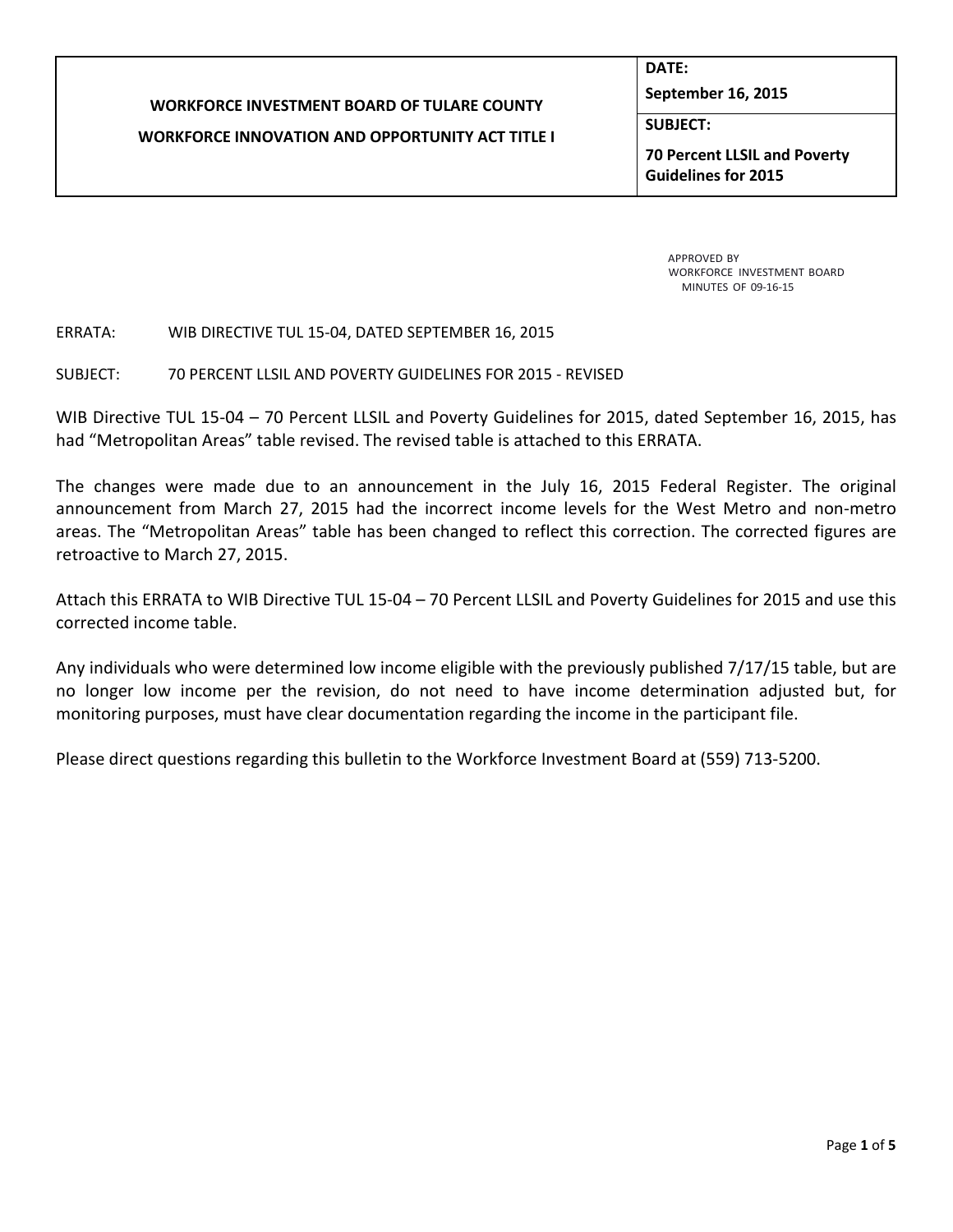| <b>Metropolitan Areas</b>                                            |                                                                                                                                                                               |                |                         |                                                                                                                                                                               |          |          |                                                                        |  |  |  |  |
|----------------------------------------------------------------------|-------------------------------------------------------------------------------------------------------------------------------------------------------------------------------|----------------|-------------------------|-------------------------------------------------------------------------------------------------------------------------------------------------------------------------------|----------|----------|------------------------------------------------------------------------|--|--|--|--|
| Local<br><b>Areas</b>                                                | <b>Fresno County</b><br>Golden Sierra<br>Consortium<br><b>Imperial County</b><br>Kern/Inyo/Mono<br>Consortium<br><b>Kings County</b><br>Madera County<br><b>Merced County</b> |                |                         | <b>Monterey County</b><br><b>NORTEC Consortium</b><br>North Central Consortium<br>Sacramento City/Co.<br>San Joaquin County<br>San Luis Obispo County<br>Santa Barbara County |          |          | <b>Stanislaus County</b><br><b>Tulare County</b><br><b>Yolo County</b> |  |  |  |  |
| <b>Family Size</b>                                                   |                                                                                                                                                                               |                |                         |                                                                                                                                                                               |          |          |                                                                        |  |  |  |  |
|                                                                      | $\mathbf{1}$                                                                                                                                                                  | $\overline{2}$ | $\overline{\mathbf{3}}$ | 4                                                                                                                                                                             | 5        | 6        | Each Add'l add                                                         |  |  |  |  |
| <b>70% LLSIL</b><br>(Changes in the table are highlighted in yellow) |                                                                                                                                                                               |                |                         |                                                                                                                                                                               |          |          |                                                                        |  |  |  |  |
| Annual                                                               | \$10,172                                                                                                                                                                      | \$16,669       | \$22,887                | \$28,253                                                                                                                                                                      | \$33,340 | \$38,995 | \$5,655                                                                |  |  |  |  |
| <b>6 Months</b>                                                      | \$5,086                                                                                                                                                                       | \$8,335        | \$11,444                | \$14,127                                                                                                                                                                      | \$16,670 | \$19,498 | \$2,828                                                                |  |  |  |  |
| 100%                                                                 | \$14,531                                                                                                                                                                      | \$23,814       | \$32,696                | \$40,362                                                                                                                                                                      | \$47,628 | \$55,707 | \$8,079                                                                |  |  |  |  |
| <b>Poverty Guidelines</b>                                            |                                                                                                                                                                               |                |                         |                                                                                                                                                                               |          |          |                                                                        |  |  |  |  |
| Annual                                                               | \$11,770                                                                                                                                                                      | \$15,930       | \$20,090                | \$24,250                                                                                                                                                                      | \$28,410 | \$32,570 | \$4,160                                                                |  |  |  |  |
| 6 Months                                                             | \$5,885                                                                                                                                                                       | \$7,965        | \$10,045                | \$12,125                                                                                                                                                                      | \$14,205 | \$16,285 | \$2,080                                                                |  |  |  |  |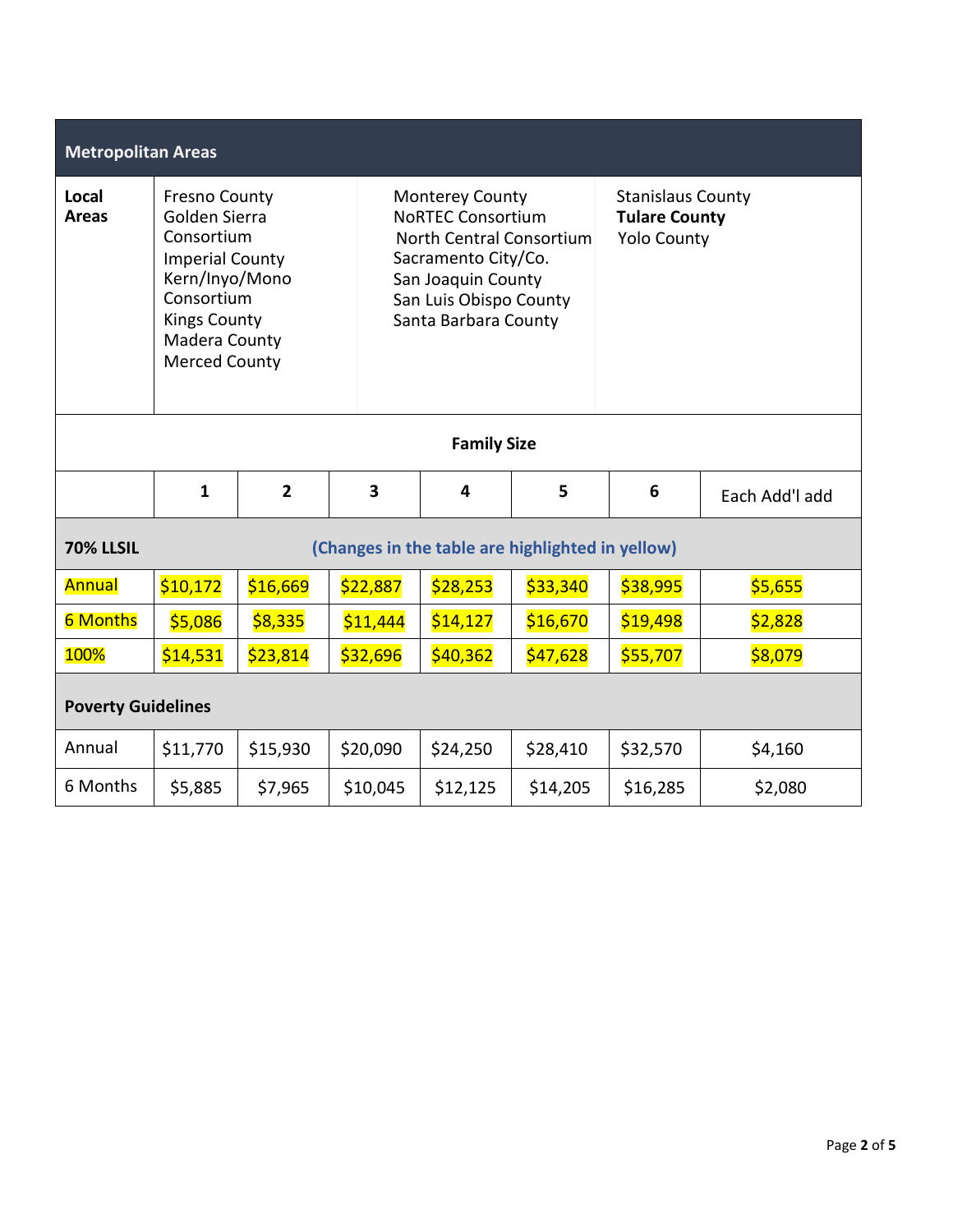|                                                         | DATE:                                                             |  |
|---------------------------------------------------------|-------------------------------------------------------------------|--|
| <b>WORKFORCE INVESTMENT BOARD OF TULARE COUNTY</b>      | September 16, 2015                                                |  |
| <b>WORKFORCE INNOVATION AND OPPORTUNITY ACT TITLE I</b> | <b>SUBJECT:</b>                                                   |  |
|                                                         | <b>70 Percent LLSIL and Poverty</b><br><b>Guidelines for 2015</b> |  |
|                                                         |                                                                   |  |

## **WIB DIRECTIVE TUL 15-04**

**TO:** One-Stop Operator WIB Service Providers WIB Staff

## **SUBJECT: 70 Percent LLSIL and Poverty Guidelines for 2015**

#### **EXECUTIVE SUMMARY**

#### **Purpose:**

This policy provides guidance and establishes the procedures regarding the 70 percent Lower Living Standard Income Level (LLSIL) for 2015 published by the Secretary of Labor in the Federal Register on March 27, 2015. It also issues the 2015 poverty guidelines published by the U.S. Department of Health and Human Services (HHS) in the Federal Register on January 22, 2015.

#### **Scope:**

This directive applies to all Local Workforce Development Areas (local areas) and all Providers of Workforce Innovation and Opportunity Act (WIOA) Title I activities and services.

#### **Effective Date:**

The 2015 LLSIL and 2015 poverty guidelines became effective on their dates of publication in the *Federal Register*, March 27, 2015, and January 22, 2015, respectively.

#### **REFERENCES:**

- *Workforce Innovation and Opportunity Act* (WIOA) Sections 3(36), 127(b)(2)(C), and 132(b)(1)(B)(v)(IV)
- *Federal Register*, Volume 80, Number 59, "WIOA; LLSIL" (March 27, 2015)
- *Federal Register*, Volume 80, Number 14, "Annual Update of the HHS Poverty Guidelines" (January 22, 2015)

#### **(WIB)—IMPOSED REQUIREMENTS:**

This directive contains no WIB-imposed requirements.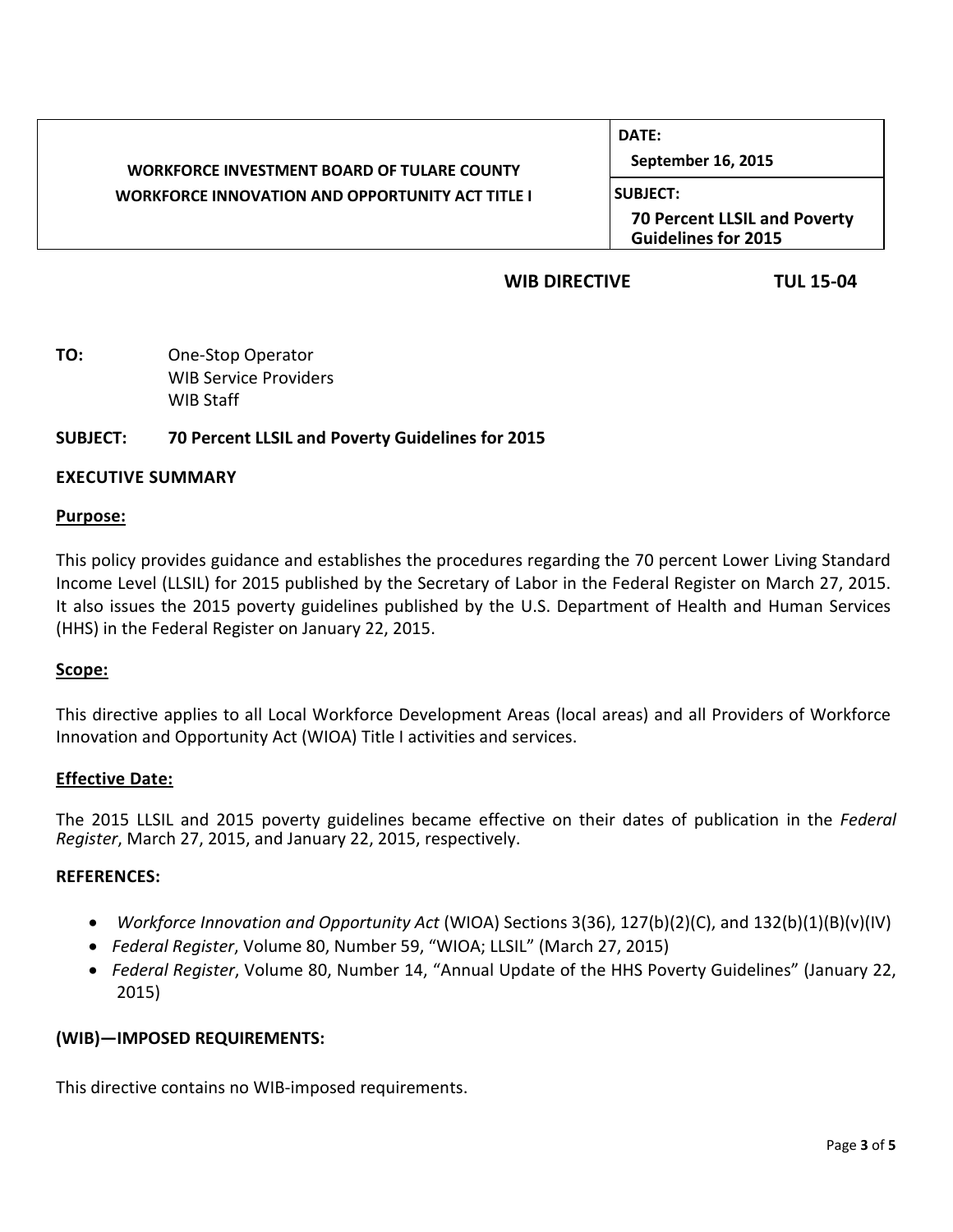#### **FILING INSTRUCTIONS:**

This directive supersedes WIB Directive TUL 14-03 dated May 13, 2014. Retain this directive until further notice.

### **BACKGROUND:**

The WIOA Section 3(36)(A) sets the criteria local areas use in determining whether an individual is a low-income individual. This criteria includes two sets of data: the poverty guidelines, as published by HHS, and 70 percent of the LLSIL, as determined by the Secretary of Labor. The local areas use the higher of these two measures to establish lowincome status for eligibility purposes of WIOA Title I programs. The WIOA requires annual revisions to both sets of data.

All LWIAs use the same poverty guidelines. However, the LLSIL identifies maximum qualifying income levels for residents in either of two broad geographic designations: metropolitan and nonmetropolitan areas. Metropolitan income levels apply to residents living within Metropolitan Statistical Areas (MSAs) as defined by the Office of Management and Budget. Nonmetropolitan income levels apply to places with populations under 50,000. In addition to the broad metropolitan and nonmetropolitan designations, the Department of Labor identifies three MSAs in California that have unique LLSILs: the San Diego MSA, the Los Angeles/Riverside/Orange County MSA, and the San Francisco/Oakland/San Jose MSA.

#### **POLICY AND PROCEDURES:**

- 1. Use the higher of either the LLSIL or the poverty guidelines as shown in Attachment A, for the appropriate family size, to determine low-income status. A comparison of the applicant's actual family income during the six-month income determination period with the six-month figures on the charts enables the reviewer to immediately determine income status.
- 2. Local Workforce Development Boards must set the criteria for determining whether employment leads to self-sufficiency. At a minimum, such criteria must provide that self-sufficiency means employment that pays at least 100 percent of the LLSIL established for a local area.

#### **ACTION:**

Notify all affected staff of the changes to the LLSIL and poverty guidelines in this directive.

#### **INQUIRIES:**

Please direct inquiries regarding this directive to the Workforce Investment Board at (559) 713-5200.

ADAM PECK Executive Director

ATTACHMENT A Tulare County 70 Percent LLSIL and Poverty Guidelines for 2015

AP:DM:EC